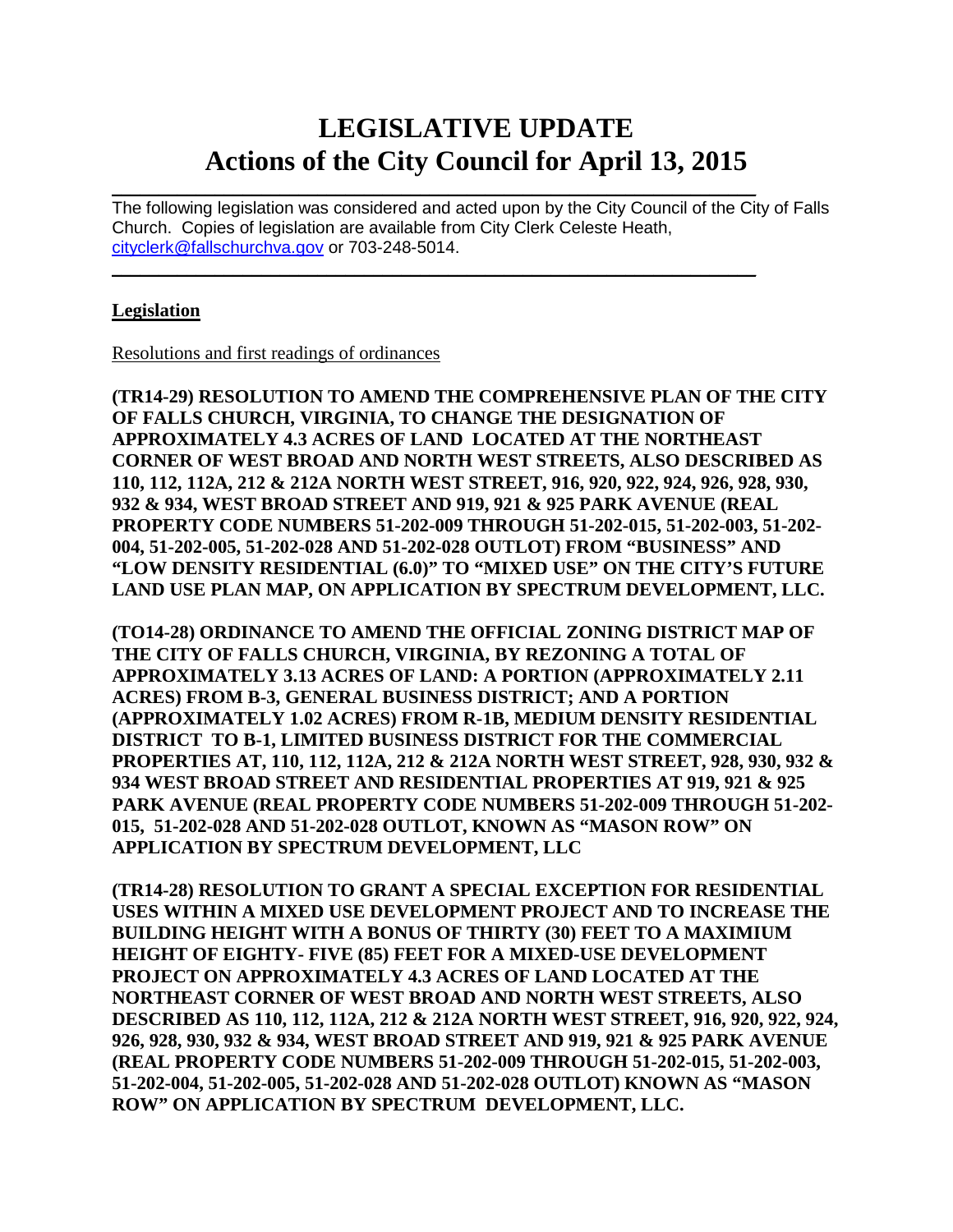**Motion to refer (TR14-29) and (TR14-28) and grant First Reading for (TO14-28) and refer to the Planning Commission, Architectural Advisory Board, Economic Development Authority, Housing Commission, Environmental Services Commission, Tree Commission, Citizens Advisory Committee on Transportation, Recreation & Parks Advisory Board, Greater Falls Church Chamber of Commerce and Village Preservation and Improvement Society (VPIS) to schedule a public hearing, second reading and City Council action for July 13, 2015; and to advertise the same according to law PASSED on roll call vote 4-2 (1 absent).**

**(TR15-09) RESOLUTION TO ADOPT THE FISCAL YEARS 2016 - 2020 CITY OF FALLS CHURCH AND ARLINGTON COUNTY CONSOLIDATED PLAN AND FY2016 ANNUAL ACTION PLAN Motion to adopt (TR15-09) PASSED on roll call vote, 5-0 (1 absent, 1 abstention) (Res. 2015-10)**

**(TR15-11) RESOLUTION APPOINTING CITY COUNCIL MEMBER PHIL DUNCAN TO THE NORTHERN VIRGINIA TRANSPORTATION AUTHORITY (NVTA) PLANNING COORDINATION ADVISORY COMMITTEE (PCAC) FOR THE REMAINDER OF CALENDAR YEAR 2015 TO REPLACE COUNCIL MEMBER KAREN OLIVER**

**Motion to adopt (TR15-11) PASSED on roll call vote, 6-0 (1 absent) (Res. 2015-11)**

#### **PUBLIC HEARING ON THE FOLLOWING – No Council Action:**

• **The next Public Hearing and Second Reading/Council Action is scheduled for Monday, April 27, 2015**

**(TO15-04) ORDINANCE FIXING AND DETERMINING THE BUDGET OF EXPENDITURES AND REVENUES, APPROPRIATING FUNDS FOR THE FISCAL YEAR 2016: GENERAL FUND; SCHOOL OPERATING FUND; SCHOOL COMMUNITY SERVICE FUND; AND SCHOOL FOOD SERVICE FUND; SEWER FUND; AND STORMWATER FUND**

**(TO15-05) ORDINANCE FIXING AND DETERMINING THE FY2016-FY2020 CAPITAL IMPROVEMENTS PROGRAM BUDGET AND APPROPRIATING EXPENDITURE AND REVENUE FUNDS FOR THE FISCAL YEAR 2016**

**(TO15-06) ORDINANCE SETTING THE RATE OF TAX LEVY ON REAL ESTATE, PERSONAL PROPERTY, MACHINERY AND TOOLS AND ALL OTHER PROPERTY SEGREGATED BY LAW FOR LOCAL TAXATION IN THE CITY OF FALLS CHURCH VIRGINIA FOR TAX YEAR 2016**

**(TO15-07) ORDINANCE TO AMEND CHAPTER 42, "UTILITIES," TO REVISE SEWER RATES AND FEES AS OF JULY 1, 2015**